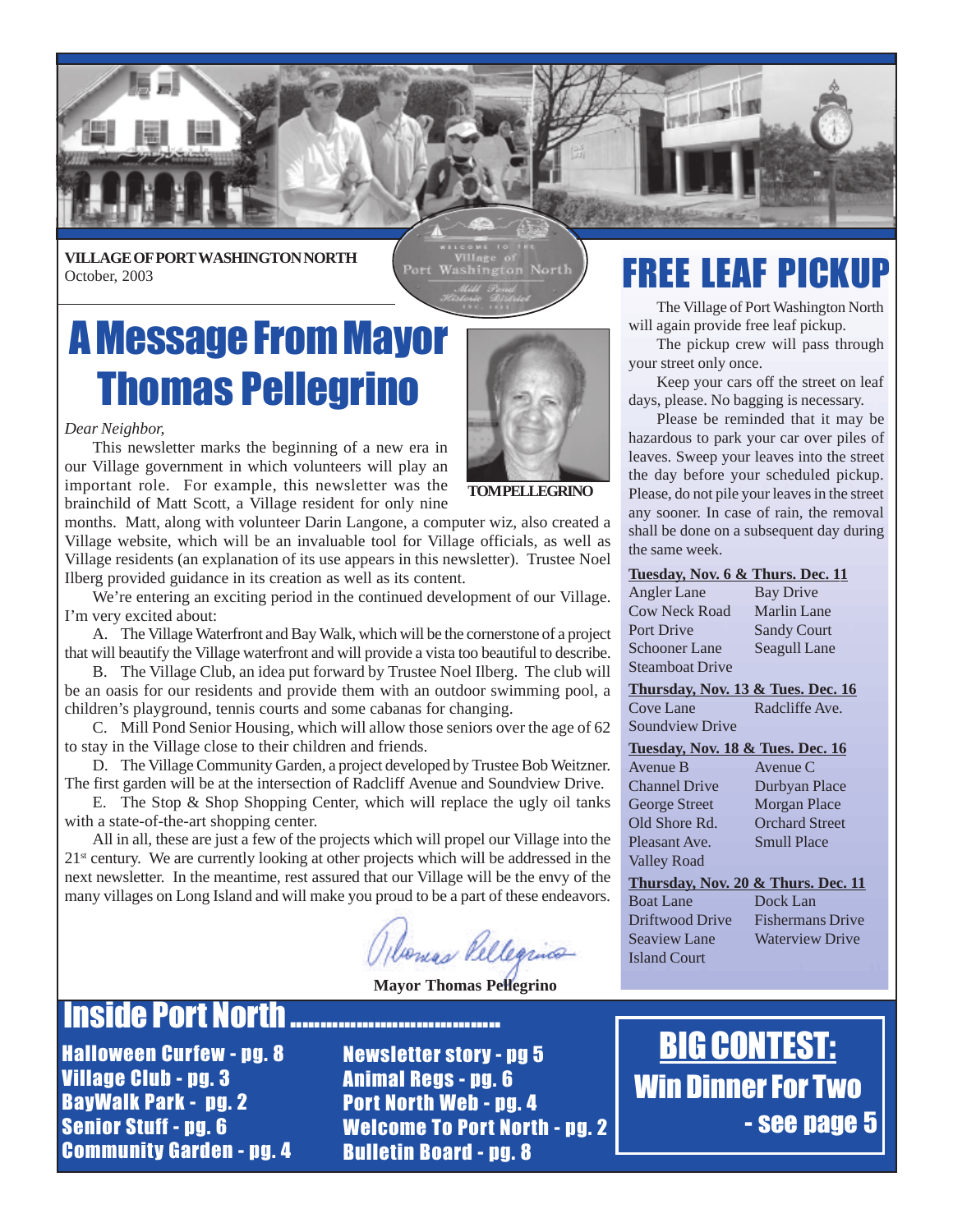#### PORT WASHINGTON NORTH.

## Planning for the Bay Walk Park along Shore Road is under way!

The Village of Port Washington North has been awarded a \$165,000 grant from the New York State Department of State to prepare a plan for the waterfront. This planning process is now underway. The goal is to implement a mix of uses and improvements for the Bay Walk Park, which extends from Baxter Beach along Shore Road to Manorhaven Blvd.

A Steering Committee has been assembled to oversee the planning process. Planning Board member Dr.

Irwin Kellner, is chairing the committee, other members include Mayor Pellegrino and Trustee Weitzner. The Villages of Manorhaven and Baxter Estates, and the Town of North Hempstead, and Nassau County are on board as well.The committee includes Legislator Craig Johnson, State Assembly Tom DiNapoli, State Senator Michael Balboni, and Congressman Gary Ackerman. Residents for a More Beautiful Port Washington plus other concerned organizations and individuals from around the Port Washington Peninsula. This committee has met twice already, adopting

## Welcome To Port

We welcome all new residents to our Village and apologize if the list is not complete. If you know of someone who moved to Port North in 2003 and is not included, please send their name and street so that we may welcome them next time.

A Warm Port welcome to the familes of: **John & Penelope Moroney,** Boat Lane; **Tracy & Kevin Reynolds**, Driftwood Drive, **David Meyrowitz**,Cow Neck Road, **Craig Kupper**, Cove Lane, **Michael & Hillary Morales**, Schooner Ln. **Michael Gitman, Cindy Baskin**, Seagull Ln. **Adan & Randi Hersh**, Soundview Drive, **Seth & Michelle Mondschein**, Sndview Dr. **Joseph & Gertrude Hill,** Soundview Drive, **Miguel & Sonia Barrera**, Valley Road. **Jamie Cahn & Josh Kshonz**, Wildwd. Grdns. And just last week, the **Stern family** moved into their new home on Driftwood Drive. **WELCOME ALL!!!**!

> Please Say Thanx To Our Advertisers



a mission statement and timeline for the remaining phases of the planning process.

September 24 was the first of two public participation planning workshops; the other wil be held on November 19. These public events serve to bring the entire Port Washington community together to openly air their views and share their vision on how the waterfront should look, what it will consist of, and how it will better serve the community.

Once this plan is completed,

### SOUND HEALTH

The Long Island Sound has been recognized as an "estuary of national significance"?

Recently, Trustee Janet Orloff hosted an education program on the water quality of Manhasset Bay. Eileen Keenan, a water quality educator with New York Sea Grant, spoke about nonpoint source pollution coming from stormwater run-off.

Manhasset Bay is home to a wide range of plant and animal life. It is also a living resource shared by all the people that live and work in its watershed. The salt marsh habitat is impacted by development in linked lands. Human activities and practices, from municipal stormwater

(sometime in mid-2004), it will enable our Village of Port Washington North to seek grants from state and federal sources. This will assist us in our initiative by providing working capital needed to make our plans a reality.

This plan is extremely diverse and complicated. It involves input from many individuals, civic associations, environmental groups, municipalities, regulatory agencies, and desires of residents throughout the Cow Neck Peninsula. With the expertise and good will of all concerned, everything planned will be realized.



systems to a private home's fertilizer and pesticide use, affect water quality.

Clean water in Manhasset Bay is a valuable and vital resource that all in our Village can appreciate. To this end, our Village is working both on its own with engineers Sidney B. Bowne & Son and in cooperation with Nassau County and the Manhasset Bay Protection Committee to develop and implement a stormwater management program to reduce and prevent the discharge of pollutants into the bay.

Trustee Orloff urges all interested in more information on how to help protect and restore Manhasset Bay to contact Eileen Keenan at 631-632—8730 or ek72@cornell.edu.



#### **page 2**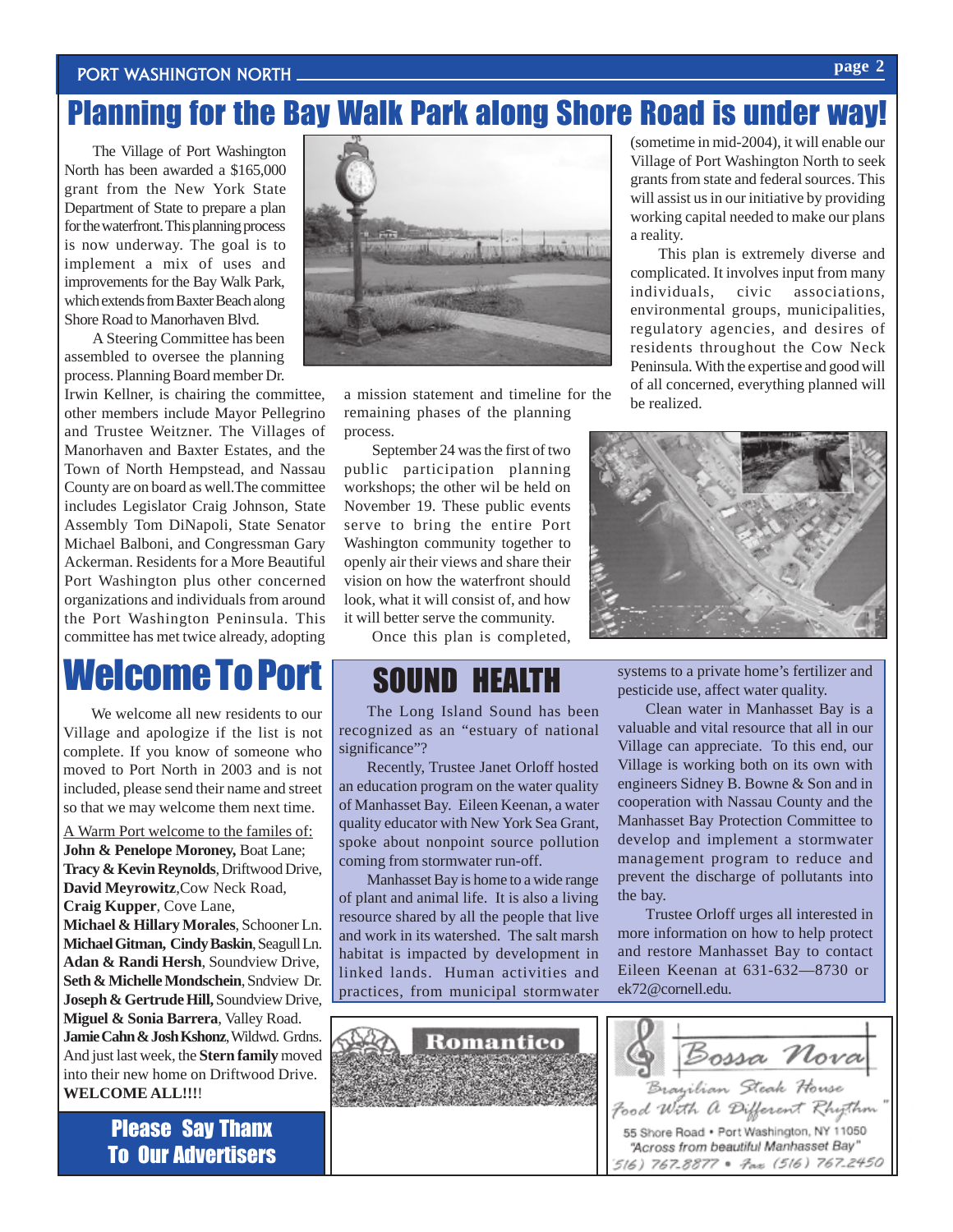## The Village Club at Port Washington North

With the development of the 41 acres, commonly referred to as the "Sand Pits", the developers, the Jobco Organization and Dallas Realty, agreed to give the Village eight (8) acres at the northeast end of the property and an \$875,000.00 contribution to the Parks and Recreation Fund.

I asked "what is the Village going to do with the land and the money"? The response was to create walking trails on the 8

acres and spend the money on developing the waterfront on the west side of Shore Road opposite Stop & Shop. I thought that this is hardly repayment for any inconvenience that I may have to endure by this development, so I asked my self what would I do if the decision were solely mine.

The answer is the Village Club at Port North … a tranquil, simple place where I can go for a swim, play some tennis or meet





some friends and neighbors.

#### **THE VISION**

Create a modest but fully functional outdoor recreational facility including: swimming pool, playground, 2- tennis courts, a community center or "*Club House*" with a.) an auditorium/home for Wildlife-Nature Studies Program and many more enrichment programs b.) changing rooms, c.) restrooms

and d.) administrative office.

The initial concept does not include a snack bar but there will be plenty of "open space" lawn areas for family picnicking as the facility will use between 2 and 3 acres and the remaining 5-6 acres will be maintained as "green space."

Financial Summary

The cost of building this modest facility has been estimated at \$818,000. The cost of operating and staffing the swimming pool from Memorial Day through Labor

### Walkable Community Workshop Dear Reader:

Port North will host a Walkable Community Workshop on Thursday October 9th at 9:00 A.M. to 12:30 P.M. at Village Hall, to brainstorm ways of improving both pedestrian and biking usability along Shore Road. Charles Gandy an expert with Liviable Communities Consulting, will lead the workshop, which is being sponsored by the New York Metropolitan Transportation Council.

Mr Gandy will address issues such as: · Are there safe places for adults and children to walk, run and bike in Port Washington North along the waterfront, taking in its natural beauty?

· How do we bring people to the waterfront safely, other than by car?

· How do we coordinate walkways that run through various municipalities?

· Do you think Port North is pedestrian friendly along Shore Road?

Once the workshop is completed, Mr. Gandy will provide the Village, at no cost, a detailed report of his findings. His work at similar workshops in Glen Cove and Port Jefferson led to numerous grants and many of his ideas being implemented.

Day is estimated to be approximately \$95,000. Resident family "membership" fee is estimated to be between \$200 and \$300 per year.



**NOEL ILBERG**

#### **BENEFITS**

·Quality of life in Port North increases significantly.

·Living in and raising a family here becomes better.

·Residents of Port North get a comprehensive family recreational facility exclusively for residents at a very affordable price.

·A community center – " *club house*" is created to house many diverse recreational, cultural and educational programs.

·Port North becomes much more desirable and property values increase.

We as a Village have a unique opportunity to use the land and the funds responsibly and to make the Village Club a reality if you, the Village residents, so desire. We can become one of a select group of communities that have such facilities, like Sands Point, East Hills, Thomaston, Garden City to name a few. We, the Mayor and the Board, recently passed a resolution to study the concept further and the results of that study will be made public in the months ahead.

For more information go to our new website - www.portwashingtonnorth.org.

# In Case You Find Typos

Aoccdrnig to a rscheear at Cmabrigde Uinervtisy, it deosn't mttaer in waht oredr the ltteers in a wrod are. The olny iprmoetnt tihng is taht the frist and lsat ltteer be in the rghit pclae.

The rset can be a total mses and you can sitll raed it wouthit porbelm. Tihs is bcuseae the huamn mnid deos not raed ervey lteter by istlef, but the wrod as a wlohe.

Amzanig huh?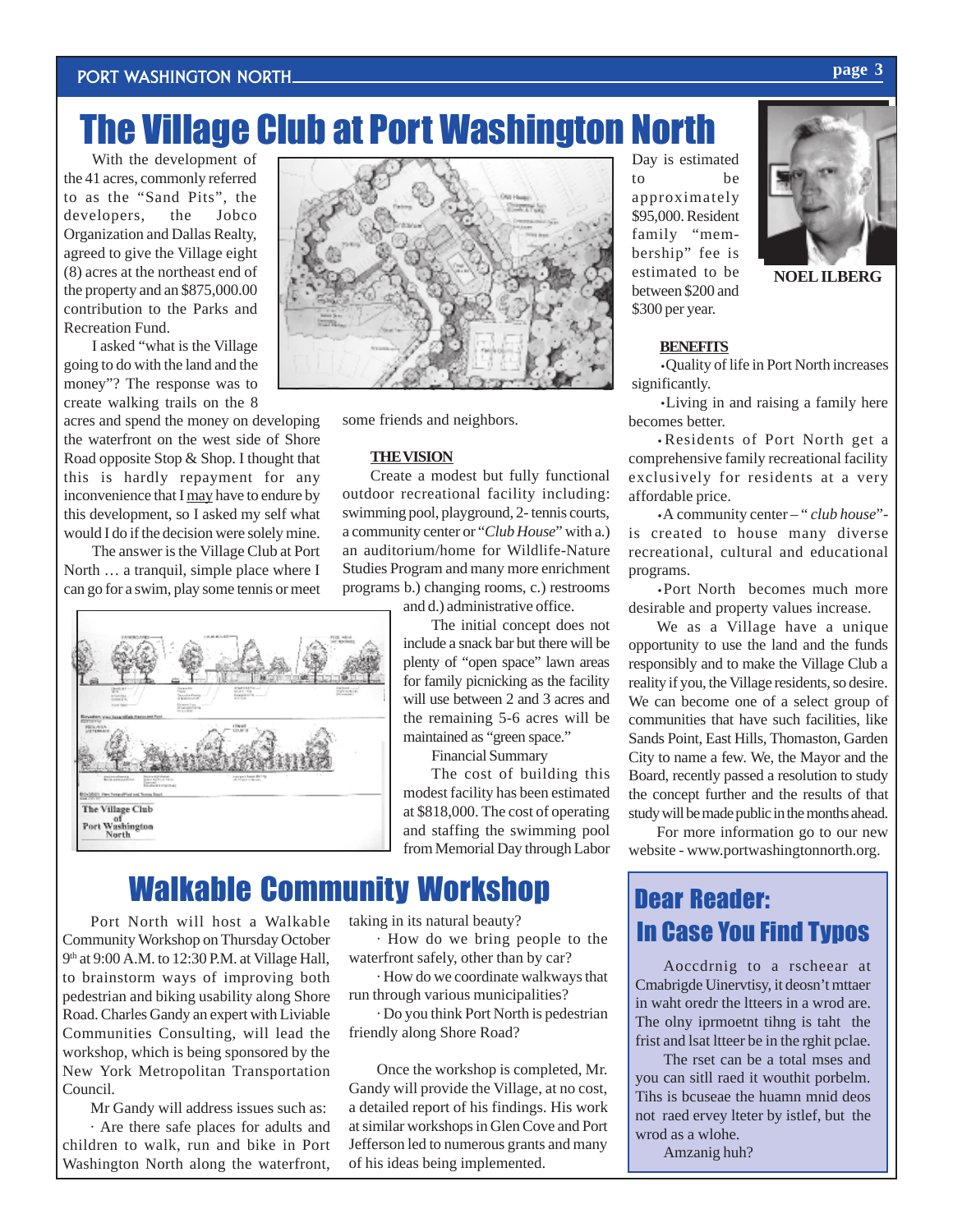#### Port Washington North **page 4**

### Community Synagogue Brotherhood Revitalizes Mill Pond Area



*Mill Pond has been looking better than it's looked in years, thanks to the hard work of the Brotherhood of Community Synagogue who overhauled the entire pond as part of their annual Mitzvah Day project. Bob Weitzner, Trustee of Port North, coordinated the joint effort of the Town of North Hempstead, Port North, the Brotherhood and its friends, and many concerned citizens of the community. Port Seafood and Grill opened its doors at 7:30am for breakfast and use of their facilities, and Shish Kabob restaurant donated lunch.*



## www.portwashington

Our Village's new website is presently under construction but still worth a visit. Kudos to the work of Commissioner Internet Services, our neighbor Darin Langone.

Darin is looking for help and says: "Never created a website before? No problem. We need information, articles, pictures, graphics, suggestions, anything that is relevant to Village life.

You can reach Darin at: webmaster@portwashingtonnorth.org

### Our First Community Garden: A Botanical Bon



The next time your turn the corner of Radcliff Ave. and Soundview Dr., take a look at what's there. What is now a vacant, baron eyesore will soon be the home of a Port Washington North

**BOB WEITZNER**

Community Garden. Gone will be the dead trees, large patches of weeds, and unsightly overgrowth. In its place will be a manicured seasonal garden with perennials blooming throughout the spring and summer, shrubs of different shapes and colors, and room for annuals planted in spring and fall.

The project is being spearheaded by Trustee **Bob Weitzner**: " I have lived in Port North for 14 years, and every time I drove by that corner, I recognized it as a gateway to our Village, and always envisioned something special there. The beauty of this project is that we brought private individuals, corporations, and nonprofit organizations together to fund this project, with no cost to our taxpayers. Once completed, our Village, in turn, will pay for

2 signs that will go up; one that displays the name of the garden and the other that names the generous contributors."

The major contributor is **Publishers Clearinghouse**, owner most of the property being developed. In addition to a generous monetary contribution going toward planning, materials and labor costs, they will

provide the water for the irrigation system and maintain the garden on a regular basis. They have also agreed to replace the entire stockade fence along Radcliff Ave. Pete Dejana of **Dejana** generous monetary contribution

allowing for the purchasing of materials. **Residents for a More Beautiful Port Washington** funded the plans for the garden, designed by horticulturist **Karen Eckart**. The irrigation system was provided by **Cow Bay Contracting**. Tree removal will be done by **Frank Heffren**. Finally, the much needed labor of preparing the site and planting was

provided by **Calabrese and Sons**, **Maura Brothers**, **GreenGeans**, **Bayles Garden Center**, and John **Nocco Jr.** – through a collective effort of the **North Hempstead Business Association's Landscaping Committee**.

The garden will start to take shape shortly followed by a public bulb planting.



**Industries** made a *Keep watching Soundview & Radcliffe: The site of our first community garden*

This event will also springboard another Port North initiative, the Port Washington Garden Committee. Those residents that are interested in planting bulbs and annuals the new garden, as well as others around the community, are encouraged to join.

We are looking for a site for another community garden next year, as well as feedback on the existing gardens we maintain, and the overall appearance of our community.

Those wishing to enquire or join should contact our village at 516-883-9066 or email us at portwashingtonnorth@verizon.net.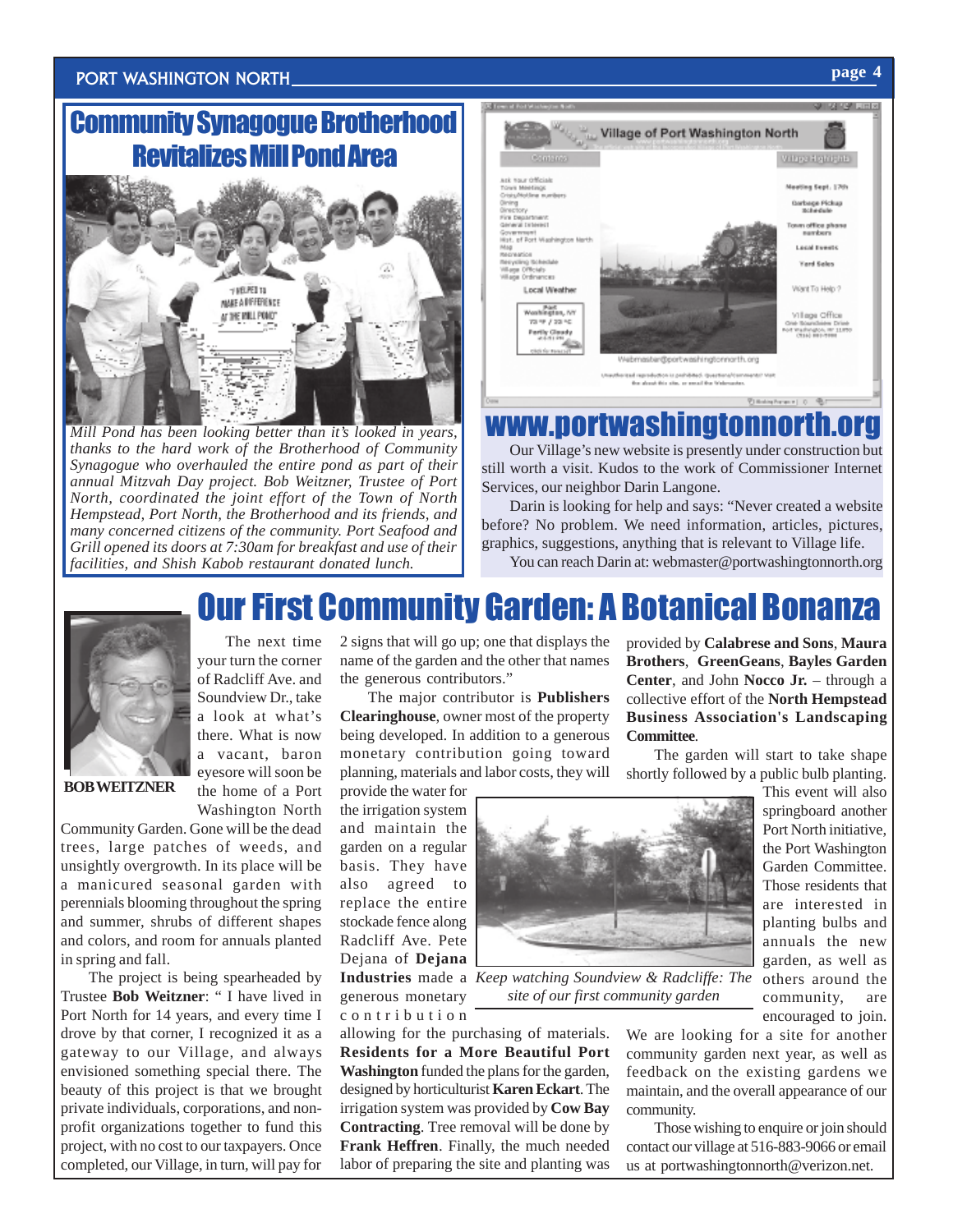#### **By MICHAEL SCHENKLER**

Blame it on Gary Ackerman — the Congressman.

Blame it on Tom Pellegrino, Noel Ilberg, and the other trustees of Port North. Blame it on Matt Scott.

They're all at fault and they are the reason I'm spending this beautiful weekend at the keyboard doing the same thing I do all week long — publishing a newspaper.

Let me make it short and simple.

They, those trustee folks and the Mayor declared, as the Mayor explains on page one of this newsletter: *a new era in our Village government — an era with an emphasis on communications — in which volunteers will play an important role*.

Trustee Noel Ilberg conned Matt Scott, a retired Schreiber teacher to spearhead that



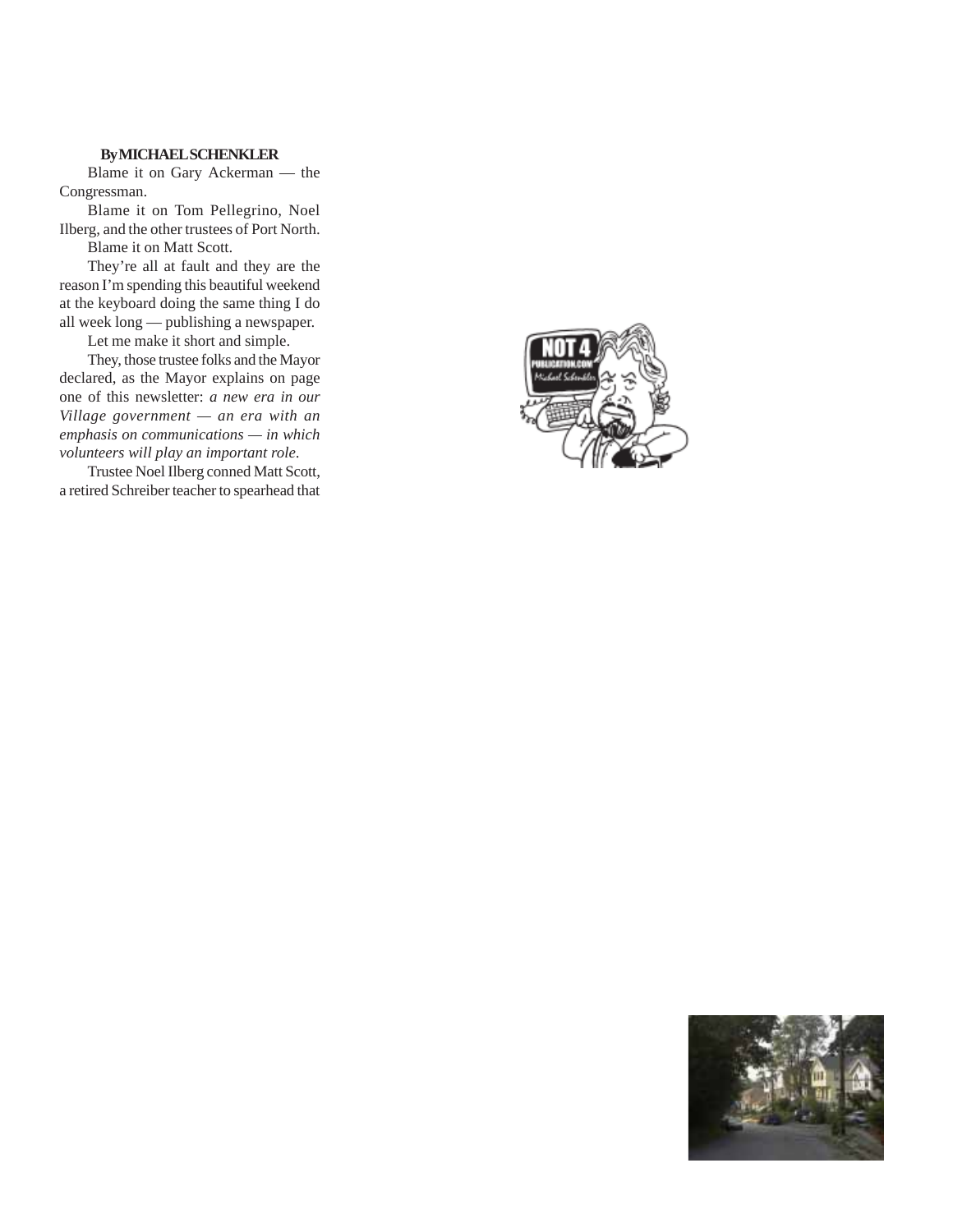#### Port Washington North



# **SENIOR Stuff**

Your rights as a hospital patient

• You have the right as a hospital patient to receive the necessary hospital services covered by Medicare, or covered by your Medicare Health Plan if you are a Plan enrollee.

• You have the right to

know about any decisions that the hospital, your doctor, your plan, or anyone else makes about your hospital stay and who will pay for it.

• Your doctor, your plan, or the hospital should arrange for services you will need after you leave the hospital. Medicare or your Plan may cover some care in your home and other kinds of care, if ordered by your doctor or by your plan. You have the right to know about these services, who will pay for them, and where can you obtain these services. If you have any questions, talk to your doctor or plan, or talk to any other hospital personnel.

• You have the right to immediate appeal without financial risk Use this appeal if you feel that you are being asked to leave

the hospital too soon.

• Channels of communication are readily available to puzzled patients. Medicare beneficiaries (or their designated family members) have the right to inquire about the quality of care they received in Medicare covered health settings. Consumers may call the National Medicare Helpline (1-800-Medicare) or the Quality Improvement Organization in their state (IPRO in New York State at 1-800-331-7767) when dissatisfied with the quality of health care provided by their health care practitioners or any other health care provider.

The Medicare Act, passed During Lyndon Johnson's administration, designated a peer review organization (ombudsman) to be created in every state of the Union. In New York State it is IPRO. Island Peer Review Organization, is located at 1979 Marcus Avenue, in Lake Success (Nassau County.) They will assist callers in filing their complaint, make any appropriate referrals, assess the issues in the complaint, and/or implement a medical record review process as indicated. Case managers are available throughout the review process to answer questions about the review. A written response is sent to the beneficiary or his/her designated representative at the end of the review process.

— **MATTHEW W. SCOTT**

## FLU SHOTS

*The Nassau County Department of Senior Affairs has set days and locations for seniors to receive flu shots. You must be 60 years of age and a resident Port Washington and its surrounding communities. There is No fee for this service.*

Port Washington Senior Center, 80 Manorhaven Blvd., Port Washington: Friday, 10/24, 10am-12noon and 1-3pm. Mon.-Fri. from 9am-4:45pm.

St. Francis Hospital, DeMatteis Center, Northern Blvd. (25A), Old Brookville, Wednesday 10/29, 10am-2pm. Call 629-2038, select option 4.

All flu sites will accept reservations until they have reached their maximum enrollment-don't delay. For further information call the Flu Hotline at 571- 1627. Let's all have a healthy and happy winter!

#### Volunteers Wanted Contact us at: news@portwashingtonnorth.org or call: 883-5900

### EXCERPTS FROM VILLAGE ORDINANCE ON ANIMALS CHAPTER 57

#### **57-1 RESPONSIBILITY FOR ANIMAL WASTE.**

A person who owns, possesses or controls a dog, cat or other animal shall not permit the animal to soil defecate or commit a nuisance on any public highway street or walk, or on places used by the public, or on private property without the use of the owner. Not withstanding the foregoing restriction, a person may permit any such animal to defecate in that portion of the street lying between the curblines, provided such person shall immediately thereafter remove all feces deposited by the animal and dispose of same in any sanitary method approved by the Nassau County Health Department.

#### **57-3 DOG LEASH REQUIREMENTS.**

Any person owning, possessing, harboring, or having custody of a dog (male or female) whether it is tagged or not tagged or licensed, shall be guilty of a violation of this chapter if such dog is not restrained by a leash not exceeding six feet in length while such dog is off the owner's premises.

#### **57-7 ENFORCEMENT; REPORTING OF SUCH VIOLATIONS.**

Any duly appointed Animal Warden or peace officer or any duly authorized officer or representative of the Village or the Town of North Hempstead observing a violation of this chapter may issue and serve an appearance ticket for such violation. Any person observing a violation of this chapter may personally appear at the Village Office and report such violation. Said person may also verify an appropriate accusatory instrument as required by law and thereby commence prosecution of the alleged violator.

#### **57-9 PENALTIES FOR OFFENSES**

Any person violating 57-1, 57-2, 57- 3, or 57-8 of this chapter, or any part of said sections, shall be subject to a fine not exceeding \$250 for each offense. Each day a violation occurs shall constitute a separate offense. Such fine shall be in addition to any redemption fee. Each violation thereof shall constitute a violation pursuant to the penal law.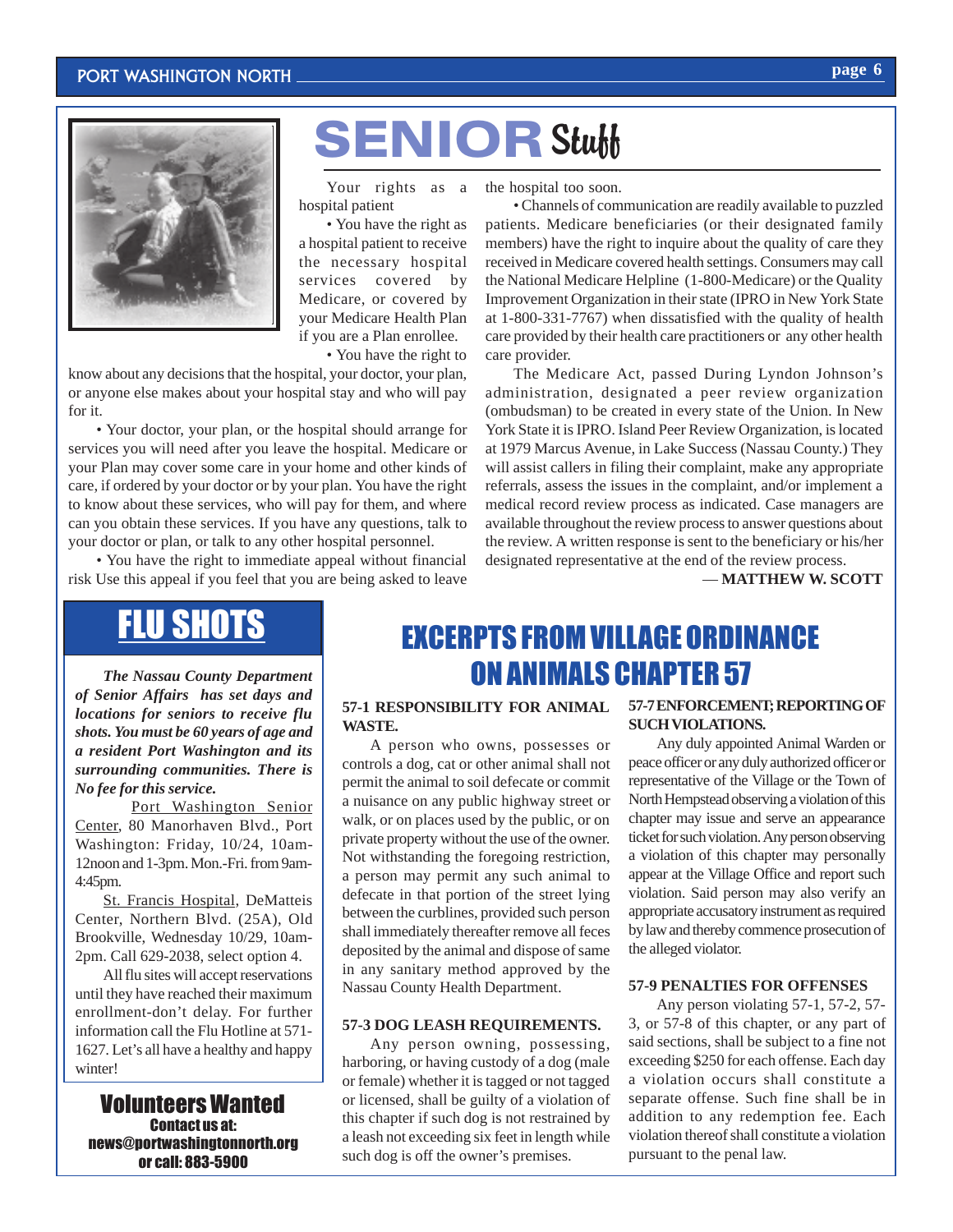# **THANK YOU FOR YOUR SUPPORT AND UNDERSTANDING** During our Construction. We Look Forward to Looking Good In Port North.





Hi! I'm excited about the new Stop&Shop Plaza. I can't wait to have burgers, pizza and frozen yogurt while daddy drops the clothes at the cleaners and then takes me to buy a Hallmark birthday card and watch the fish while mommy gets her nails done.

Then we can all go to the new Stop & Shop so we can have some food in the house. But I'll bet they'll bring in Chinese or some of Bayview's cooking anyway. And then we can all go to the new stores that are being built. Oh well!

See you at Stop&Shop Plaza!

Love, *Mindy*

## Watch For Our Grand Re-Opening As The Stop & Shop Plaza This Winter